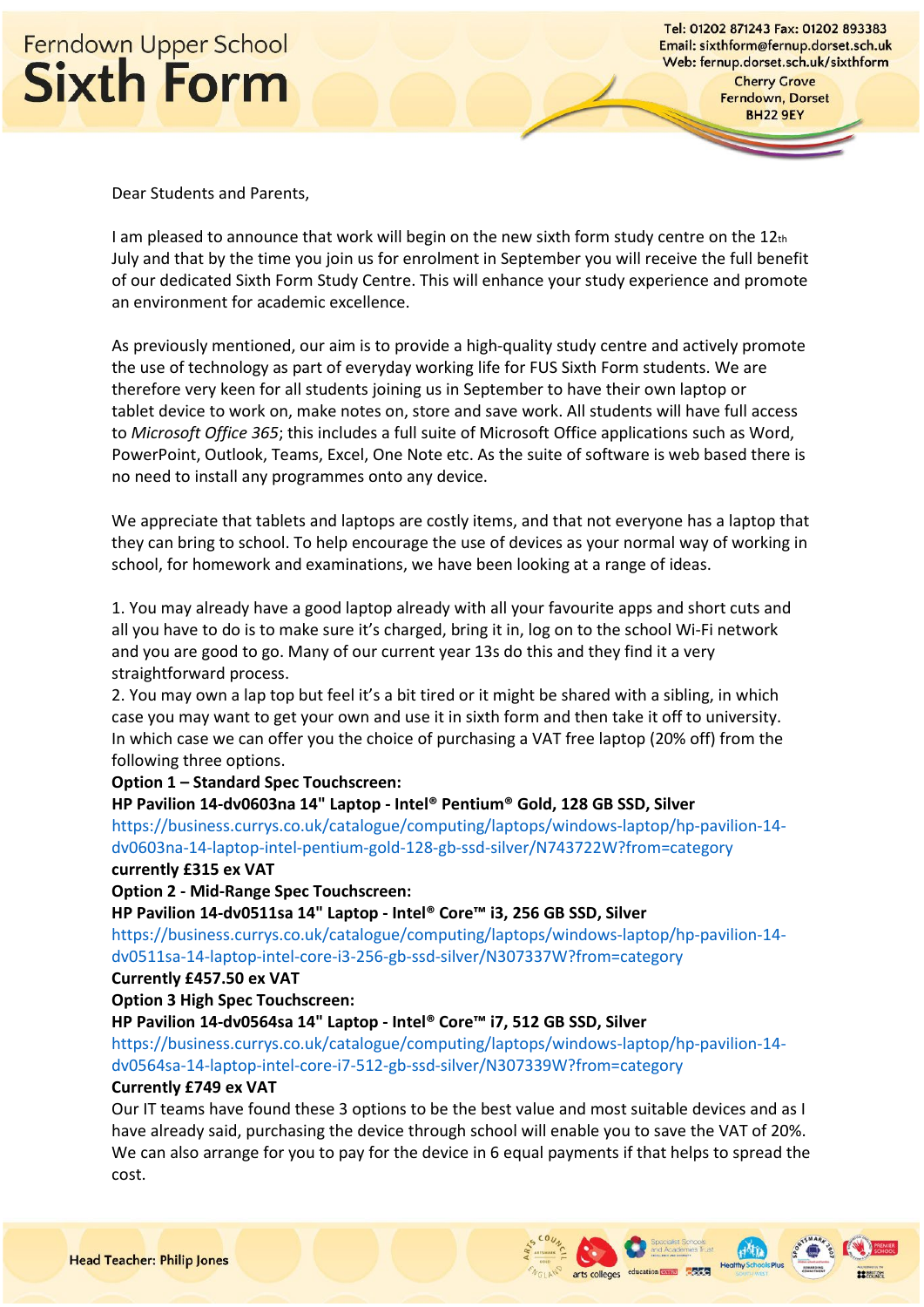3. If you are a student who usually receives free school meals or is a pupil premium student then you will be eligible for a bursary, which can be used to purchase equipment and as part of that bursary you will receive a laptop. You just need to complete the online bursary application form **https://sixthform.fernup.dorset.sch.uk/16-19-bursary/** and your laptop will be purchased on your behalf. Click on the web site link to access the bursary page. 4. You might not meet the eligibility criteria for a bursary but also may not be in the financial position to purchase a laptop, then please do let us know by emailing Kerry Curchin on the link below and we may be able to subsidise the cost, or come up with an alternative payment plan. **KerryCurchin@fernup.dorset.sch.uk**

5. Alternatively, you might be thinking that now is the time to purchase a very high spec device such as a Windows Surface and are looking to spend £1000+ and saving the VAT is worth considering. Get in touch with us and we will work with you to offer technical advice, guidance and purchase the device on your behalf thereby saving the VAT – please use the following email address, colindean@fernup.dorset.sch.uk. Please put the following in the subject box *" very high spec lap top"*

Our new study centre will be fitted out with power supplies on every desk so students can charge devices during their independent study.

In addition to this, the 6th Form Study Centre will have a supply of laptops, which can be borrowed if required.

Some students are naturally worried about damaging or breaking laptops, the reality of this is that many of our year 13s use lap tops every day in lessons and in independent study, and we have not experienced any issues with damage, breakage or loss of devices. We have also spoken to other schools who have done this and they have also reported that damage, loss etc. is not an issue.

We feel this new step forward will encourage the use of technology, will improve the quality of learning and will enable our students to take their exams on computer, which will give them an added advantage over written exams.

# **If you are interested in purchasing a laptop through school and saving the VAT complete the form**

## **by clicking the link to the Microsoft form**

# **https://forms.office.com/Pages/ResponsePage.aspx?id=eYQCv0bJkUe72J8CexEqpednqvJ2T5d OhMZby4V\_j6xUOENNMUk5R1YwWkNKVFRGVElZM1JOOUhZWi4u**

Your order must be with our finance team **ASAP**.

I hope you have been accessing the step up work that subject teachers have been posting via Teams as this will help prepare you for the step up to A level.

If you have any questions regarding the Laptop scheme, please email

Kerrycurchin@fernup.dorset.sch.uk

If you have any questions regarding starting year 12 please email samuelling@fernup.dorset.sch.uk

## **Terms and Conditions – Laptop Purchase Scheme**

• Once purchased FUS will only offer basic user support e.g. installing Office, accessing school email and WiFi access.

• *Recipient/Purchaser* of the laptops will agree to take full responsibility for the safe use of the device. FUS is not responsible for insuring the device